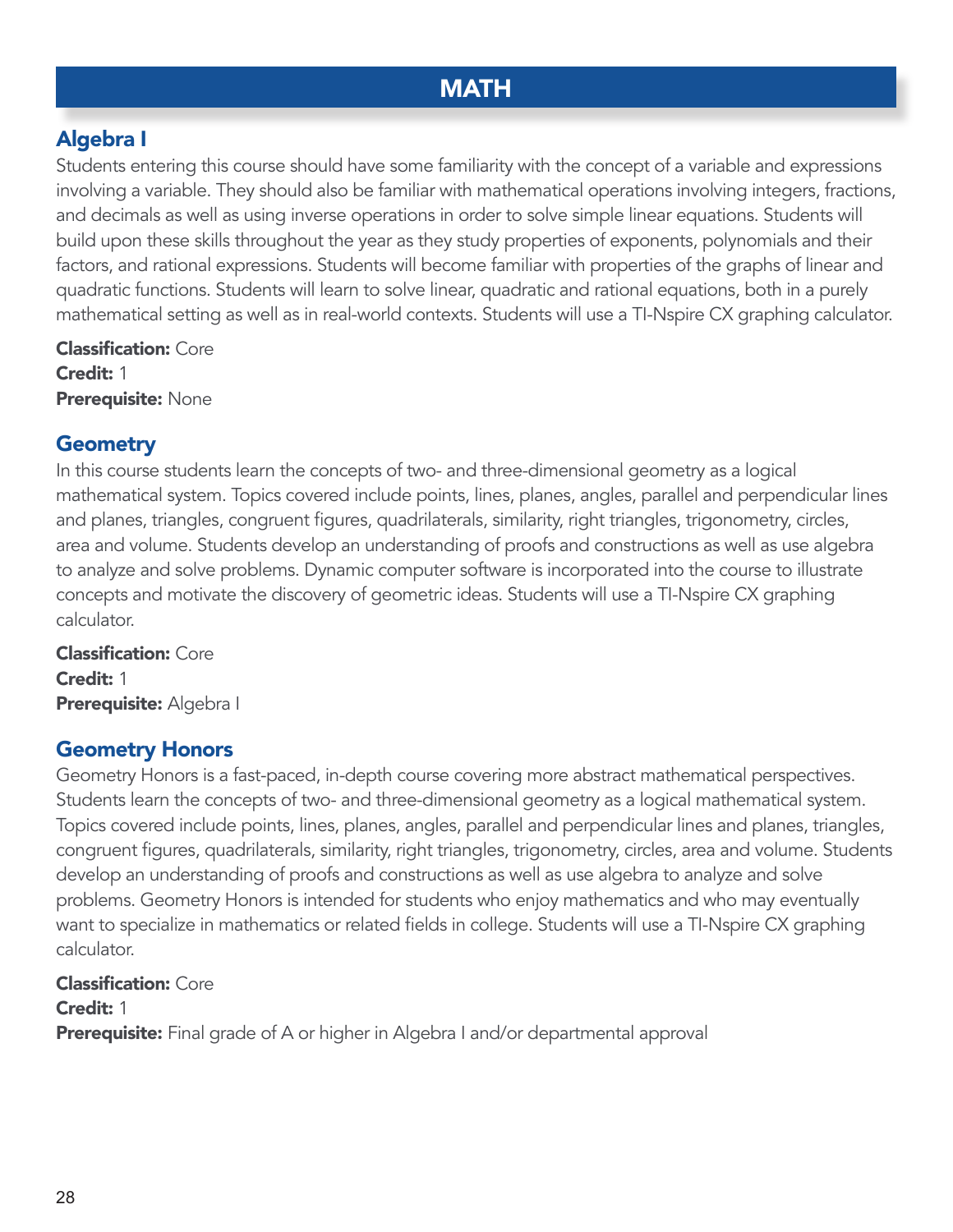# Algebra II

Students in this course study linear, absolute value, quadratic, rational, exponential, logarithmic and polynomial functions. Students will learn to express mathematical problems algebraically and to solve problems algebraically, numerically and graphically. Students will also gain proficiency in working with a graphing calculator and learn to use it as a tool in problem solving. Students will use a TI-Nspire CX graphing calculator.

Classification: Core Credit: 1 **Prerequisites:** Algebra I and Geometry

# Algebra II Honors

This course will include all of the topics covered in Algebra II as well as additional topics such as matrices, algebraic proofs, regression equations, sequences, and series. Material will be presented at a faster pace and in greater depth than the college preparatory course. Students in this course should have strong reasoning ability and expect more non-routine problems as well as algebraic proofs. Students will use a TI-Nspire CX graphing calculator.

#### Classification: Core

Credit: 1

Prerequisite: Final grade of B+ or higher in Geometry Honors and/or departmental approval.

## Trigonometry and Statistics

Students in this course will study elementary functions and their use in modeling real-world situations. Emphasis will be placed on presenting algebra in the context of real-world applications and strengthening students' understanding and skills through problem solving. Upon completion of this course students should be ready for either Precalculus or for an entry-level college mathematics course. Students will use Microsoft Excel and a TI-Nspire CX to analyze data, investigate graphs, and develop mathematical models.

Classification: Core Credit: 1 Prerequisites: Algebra II and departmental placement

## **Precalculus**

Students in this course will continue to refine their algebra skills and become more familiar with applications of the major function families: polynomial, rational, exponential, and logarithmic. They will build their problem-solving skills and will become more comfortable with information presented algebraically, numerically and graphically. The course includes a comprehensive study of circular and analytic trigonometry, polar coordinates and sequences and series. Students will use a TI-Nspire CX graphing calculator to analyze data, investigate graphs, and develop mathematical models.

Grade Level: 12 Classification: Core Credit: 1 Prerequisite: Algebra II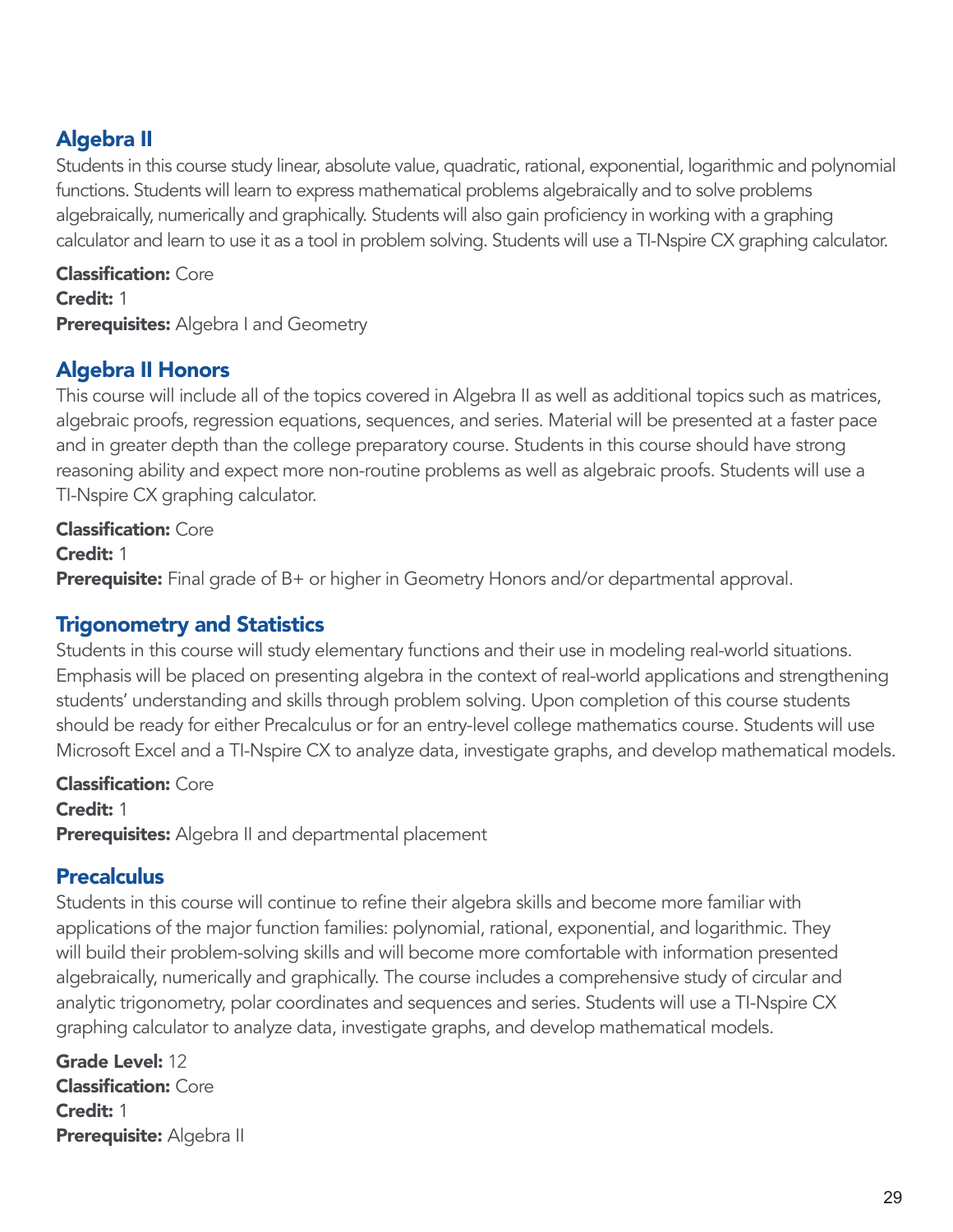### Precalculus Advanced

Students in this course will continue to refine their algebra skills and become more familiar with applications of the major function families: polynomial, rational, exponential and logarithmic. They will build their problem-solving skills and will become more comfortable with information presented algebraically, numerically and graphically. The course includes a comprehensive study of circular and analytic trigonometry as well as polar coordinates and sequences and series.Course material includes limits in order to prepare students for AB Calculus. Students will use a TI-Nspire CX graphing calculator to analyze data, investigate graphs, and develop mathematical models.

#### Classification: Core

#### Credit: 1

Prerequisite: Final grade of B or higher in Algebra II or C or higher in Algebra II Honors.

#### Precalculus Honors

This course will include all of the topics covered in Precalculus Advanced as well as an introduction to topics in Calculus. Material will be presented at a faster pace and in greater depth than the advanced course. It provides students with rigorous preparation for the subsequent study of AP Calculus BC. Students in this course should have strong reasoning ability and should expect more non-routine problems as well as proof. Students will use a TI-Nspire CX graphing calculator to analyze data, investigate graphs and develop mathematical models.

#### Classification: Core

Credit: 1 **Prerequisite:** Final grade of B+ or higher in Algebra II Honors and/or departmental approval.

## Introduction to Calculus with Statistics

This course will cover three main topics: Differential Calculus, Integral Calculus, and Statistics. The calculus topics will be presented in that order with statistical concepts which will be developed alongside the Calculus throughout the course. The topics will be less rigorous than their AP counterparts and will be focused more on practical applications with emphasis on building and analyzing mathematical models. The course includes topics that are not part of the AP curriculum and provides flexibility to explore areas of student curiosity in more detail. It is intended for students interested in continuing their studies in mathematics without the intensity of an AP course. Students will use a TI-Nspire CX graphing calculator.

#### Classification: Core

Credit: 1

**Prerequisite:** Final grade of C or higher in Precalculus Advanced and/or departmental approval.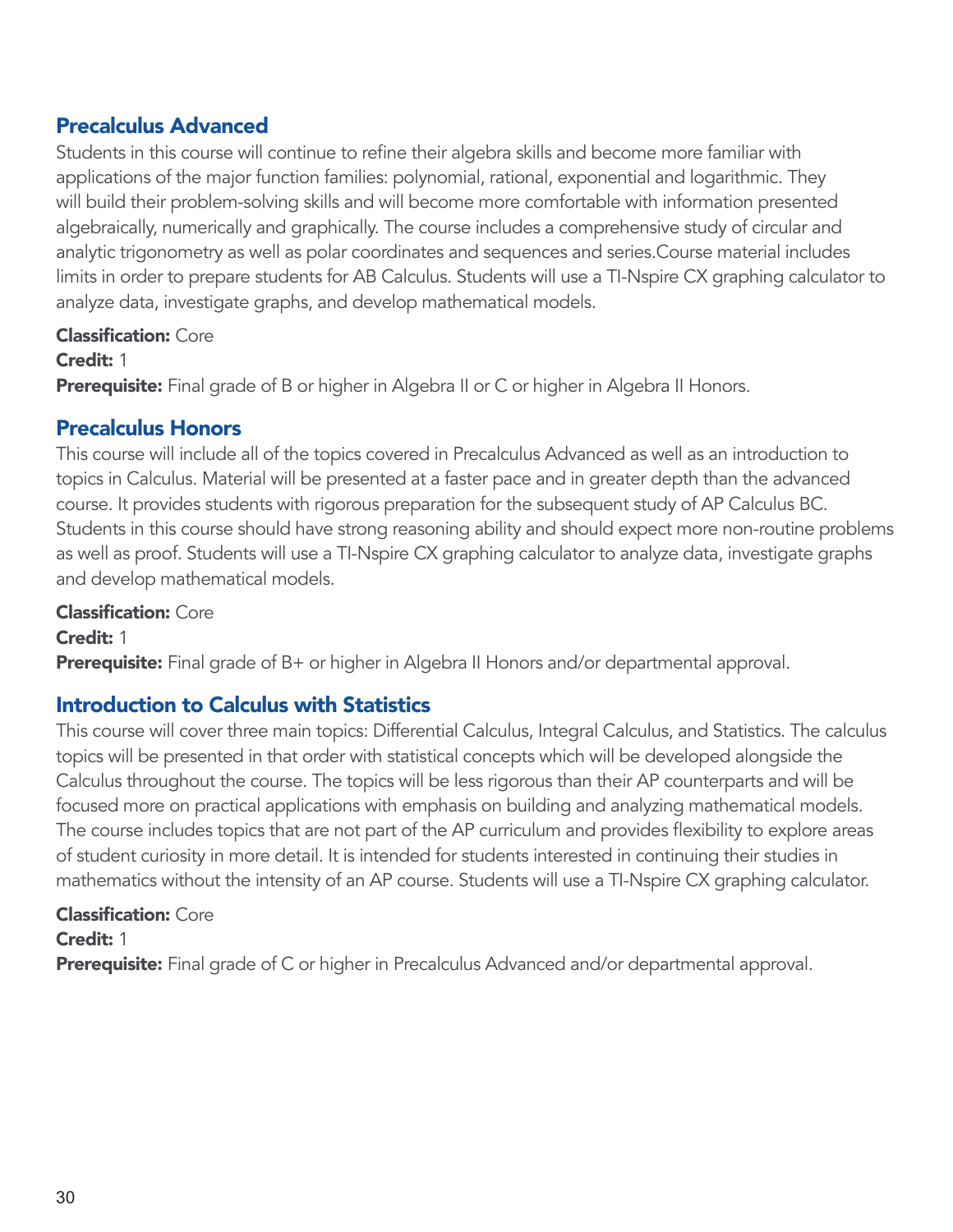## AP Statistics

AP Statistics is designed to prepare students for success on the AP Satistics exam in May. This course introduces the student to the major concepts and tools for collecting, analyzing and drawing conclusions from data. The course is divided into four major themes: exploratory analysis, experimental design, probability, and statistical inference. Within each theme, the topics emphasize statistical thinking and communication and minimize computational procedures. Projects and cooperative group data analysis are an integral part of the course. Students will use a TI-Nspire CX graphing calculator.

#### Classification: Core

#### Credit: 1

**Prerequisite:** Final grade of B or higher in Precalculus (any level) or an A- in Algebra II Honors and/or departmental approval.

# AP Calculus AB

AP Calculus AB is designed to prepare students for success on the AP Calculus AB exam in May. This course covers differential and integral calculus of a single variable and is equivalent to the first semester of a college calculus course and beyond. Topics covered include limits and their applications, derivatives and their applications, antiderivatives, definite integrals, differential equations, and techniques of integration. Students enrolling in this college-level course should expect a demanding pace, both in the classroom and in their preparation at home. Students will use a TI-Nspire CX graphing calculator.

#### Classification: Core

Credit: 1 **Prerequisite:** Final grade of B+ or higher in Precalculus Advanced and/or departmental approval.

# AP Calculus BC

AP Calculus BC is designed to prepare students for success on the AP Calculus BC exam in May. This course covers differential and integral calculus of a single variable and is equivalent to two semesters of college Calculus. Topics covered include derivatives and their applications, antiderivatives, definite integrals and their applications, differential equations, techniques of integration, vectors, polar coordinates, and sequences and series. Students enrolling in this college-level course should expect a demanding pace, both in the classroom and in their preparation at home. Students will use a TI-Nspire CX graphing calculator.

#### Classification: Core

Credit: 1

**Prerequisite:** Final grade of B+ or higher in Precalculus Honors and/or departmental approval.